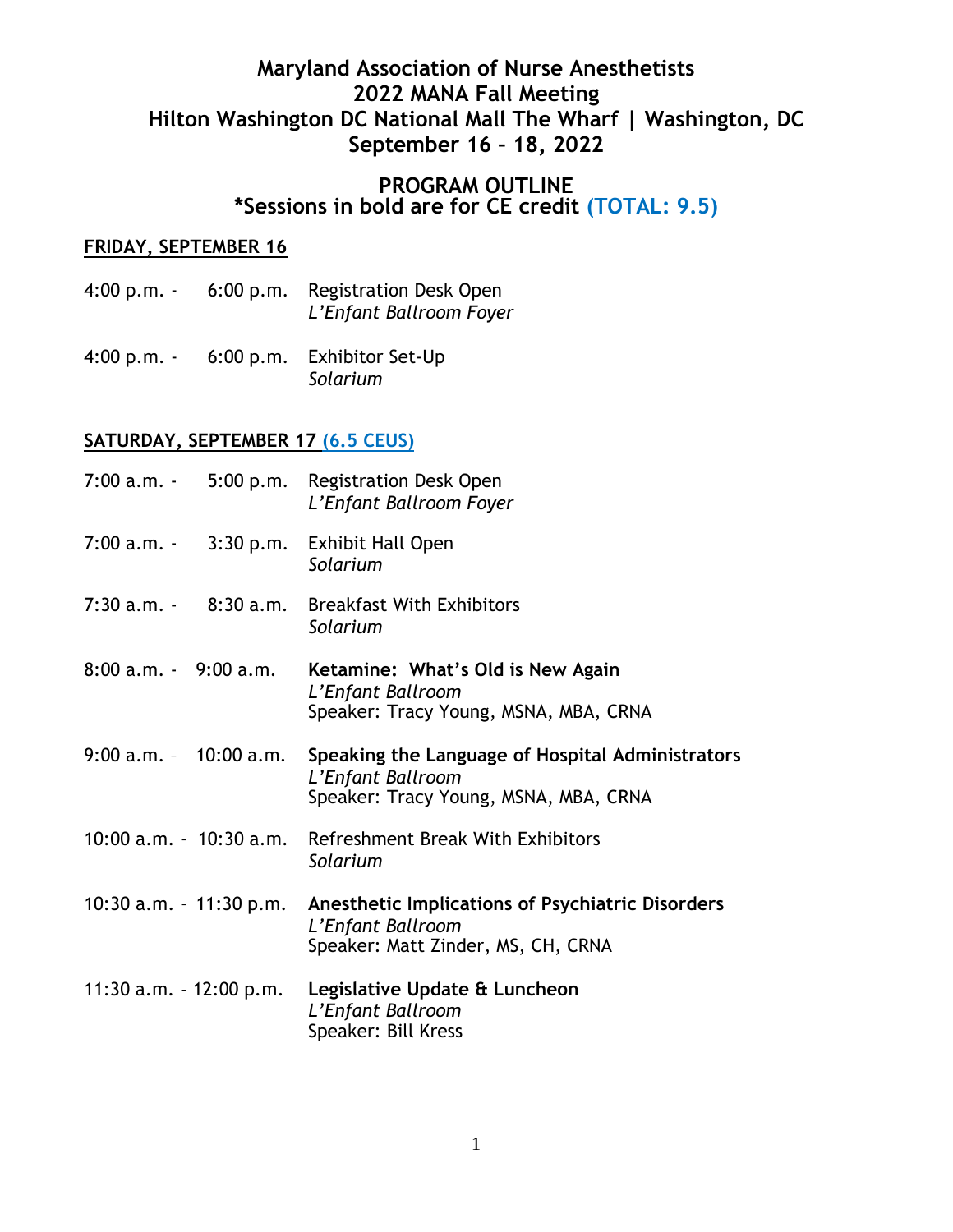|                                         |           | 12:00 p.m. - 12:30 p.m. MANA Business Meeting<br>L'Enfant Ballroom                                                   |
|-----------------------------------------|-----------|----------------------------------------------------------------------------------------------------------------------|
| $12:30$ p.m. $-1:30$ p.m.               |           | <b>Medical Cannabis: Science and Therapeutics</b><br>L'Enfant Ballroom<br>Speaker: Mary Scott-Herring, DNP, MS, CRNA |
| 1:30 p.m. $-2:30$ p.m.                  |           | Gender-Affirming Care for the Transgender Patient<br>L'Enfant Ballroom<br>Speaker: Megan McAuliffe, DNP, MSN, CRNA   |
| $2:30 p.m. - 3:00 p.m.$                 |           | Refreshment Break With Exhibitors<br>Solarium                                                                        |
| $3:00 \text{ p.m.} - 4:00 \text{ p.m.}$ |           | <b>Ventilator Management</b><br>L'Enfant Ballroom<br>Speaker: Jake Lindstrom                                         |
| $4:00 p.m. -$                           | 5:00 p.m. | ATTENDEE & EXHIBITOR EXHIBIT HALL RECEPTION<br>Solarium                                                              |

## **SUNDAY, SEPTEMBER 18 (3 CEUs)**

|                               |                           | 7:30 a.m. - 12:00 p.m. Registration Desk Open<br>L'Enfant Foyer                                                                                    |
|-------------------------------|---------------------------|----------------------------------------------------------------------------------------------------------------------------------------------------|
|                               | $7:30$ a.m. $-10:30$ a.m. | <b>Exhibit Hall Open</b><br>Solarium                                                                                                               |
|                               | $7:30$ a.m. $-8:00$ a.m.  | <b>Breakfast With Exhibitors</b><br>Solarium                                                                                                       |
| $8:00$ a.m. $\cdot$ 9:00 a.m. |                           | Best Practice for Anesthesia Management of Older Patients to<br><b>Maintain Brain Health</b><br>L'Enfant Ballroom<br>Speaker: Frederick Sieber, MD |
| $9:00$ a.m. $-10:00$ a.m.     |                           | Key Lessons in Obstetrical Malpractice Claims<br>L'Enfant Ballroom<br>Speaker: Lorraine Jordan, PhD, CRNA, CAE, FAAN                               |
|                               | 10:00 a.m. - 10:30 a.m.   | Refreshment Break With Exhibitors & Prize Drawings<br>Solarium                                                                                     |